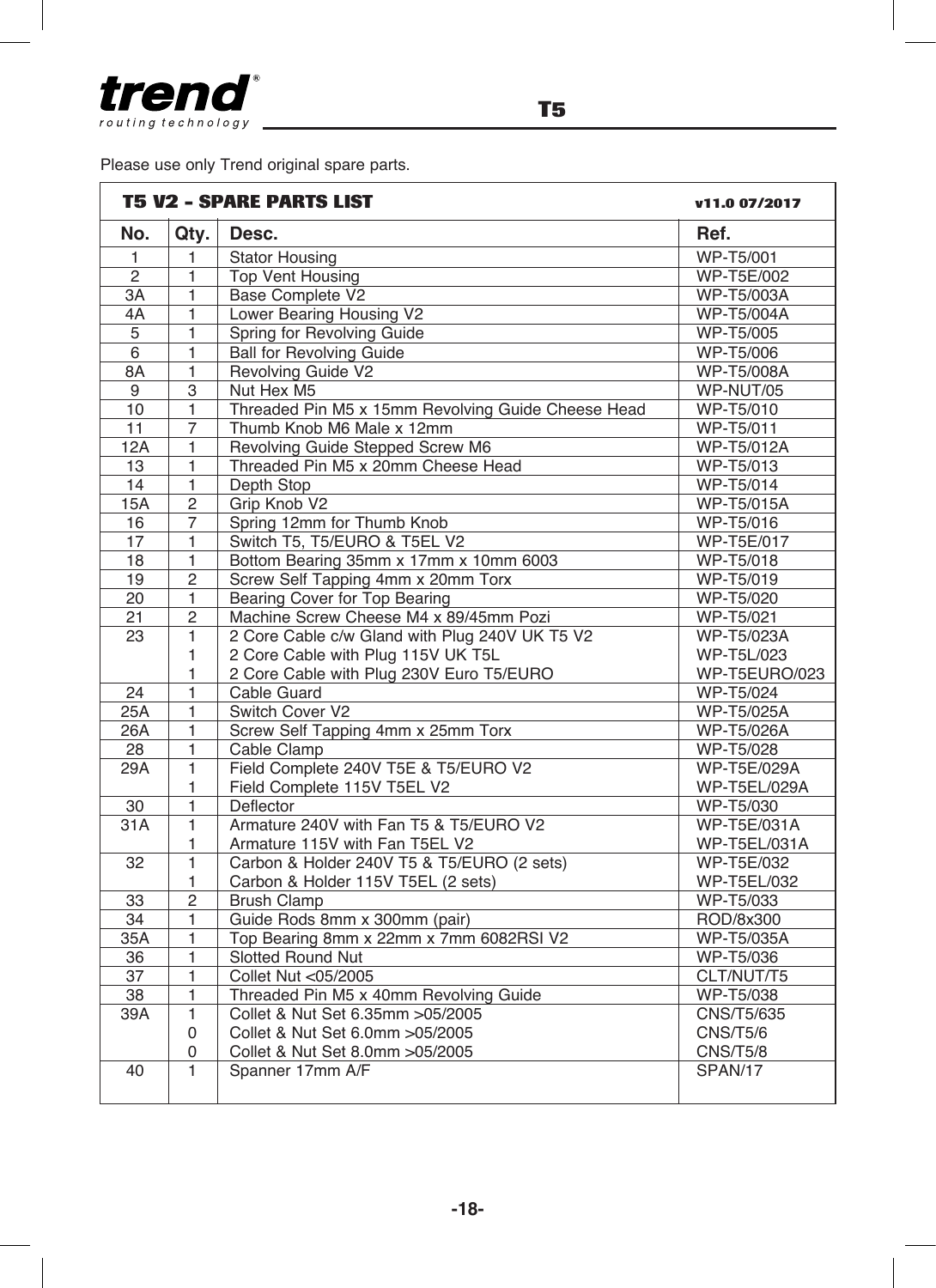

| <b>T5 V2 - SPARE PARTS LIST</b> |                         |                                                  | v11.0 07/2017       |
|---------------------------------|-------------------------|--------------------------------------------------|---------------------|
| No.                             | Qty.                    | Desc.                                            | Ref.                |
| 41                              | 6                       | Screw Self Tapping 4mm x 16mm Torx               | WP-T5/041           |
| 42                              | $\overline{2}$          | Locking Washer B4                                | <b>WP-T5/042</b>    |
| 44                              | 1                       | Beam Trammel for 8mm Rod                         | <b>BEAM/005</b>     |
| $\overline{45}$                 | 1                       | Guide Bush 20mm Diameter                         | <b>GB20</b>         |
| 46                              | 0                       | Parallel Side Fence Complete with Micro Adjuster | <b>WP-T5/046</b>    |
| 47                              | $\mathbf{1}$            | Parallel Side Fence Casting >05/2005             | <b>WP-T5/047A</b>   |
| 48                              | 1                       | Micro Adjuster Knurled Knob >05/2005             | <b>WP-T5/048A</b>   |
| $\overline{49}$                 | 1                       | Side Fence Cheeks (set) >05/2005                 | <b>WP-T5/049A</b>   |
| $\overline{50}$                 | $\mathbf{1}$            | Phenolic Base Plate Slider                       | WP-T5/050           |
| 51                              | $\overline{4}$          | Machine Screw Cheese M5 x 10mm Slot              | WP-SCW/50           |
| 52                              | $\overline{4}$          | Washer 5.3mm x 10mm x 1mm                        | <b>WP-T5/052</b>    |
| 53                              | 1                       | Scale                                            | WP-T5/053           |
| 55A                             | $\mathbf{1}$            | Speed Control Circuit Board 240V T5 & T5/EURO V2 | <b>WP-T5E/055A</b>  |
|                                 | 1                       | Speed Control Circuit Board 115V T5EL V2         | <b>WP-T5EL/055A</b> |
| 56                              | 1                       | Speed Control Dial                               | WP-T5E/056          |
| $\overline{57}$                 | $\mathbf{1}$            | <b>Insertion Socket</b>                          | WP-T5/057           |
| 58A                             | $\mathbf{1}$            | Conductor Lead Switch to Speed Control V2 (Pair) | WP-T5/058A          |
| 60A                             | 1                       | Spring for Spindle Lock V2                       | WP-T5/060A          |
| 61A                             | 1                       | Spindle Lock Body V2                             | <b>WP-T5/061A</b>   |
| 62                              | $\mathbf{1}$            | Spindle Lock Plate                               | WP-T5/062           |
| 63A                             | $\blacksquare$          | Screw 4mm x 8mm Torx                             | <b>WP-T5/063A</b>   |
| 64A                             | 1                       | Washer 20mm x 8mm x 2mm Csk for Column V2        | <b>WP-T5/064A</b>   |
| 65                              | $\overline{\mathbf{1}}$ | Machine Screw Csk M5 x 10mm Slot                 | WP-T5/065           |
| 66                              | 1                       | <b>Plunge Column Spring</b>                      | <b>WP-T5/066</b>    |
| 67                              | $\mathbf{1}$            | <b>Brass Ferrule for Spring</b>                  | WP-T5/067           |
| $\overline{68}$                 | $\overline{2}$          | Machine Screw Countersunk M5 x 10mm Slot         | WP-SCW/13           |
| 69A                             | 1                       | Rubber Sleeve V2                                 | <b>WP-T5/069A</b>   |
| 70                              | $\mathbf{1}$            | Lead Field to Speed Control (Red x 90mm)         | WP-T5/070           |
| 71                              | 1                       | Lead Field to Speed Control (Red x 120mm)        | WP-T5/071           |
| $\overline{72}$                 | 1                       | Lead Brush to Field (Blue x 90mm)                | WP-T5/072           |
| 73                              | 1                       | Lead Brush to Field (Blue x 130mm)               | WP-T5/073           |
| 74A                             | $\mathbf{1}$            | Dust Extraction Spout V2                         | <b>WP-T5/074A</b>   |
| 75                              | 1                       | <b>Grip Knob Direction Arrow</b>                 | WP-T5/075           |
| $\overline{76}$                 | 3                       | Machine Screw Csk M4 x 10mm Pozi                 | WP-SCW/48           |
| 77                              | 0                       | Side Fence Complete without Micro Adjuster       | WP-T5/077           |
| 78A                             | 1                       | Side Fence Stud M8 x 100mm > 05/2005             | WP-T5/078A          |
| $\overline{79}$                 | 1                       | Side Fence Washer 24mm x 12mm x 1.6mm            | WP-T5/079           |
| 80                              | $\mathbf{1}$            | Side Fence Half Nut Hex M8                       | <b>WP-T5/080</b>    |
| 81                              | 1                       | Side Fence Circlip 12mm                          | WP-T5/081           |
| $\overline{82}$                 | 1                       | Side Fence Micro Adjuster Casting                | <b>WP-T5/082</b>    |
| $\overline{83}$                 | $\overline{1}$          | O Ring 6mm x 1.5 V2                              | WP-T5/083           |
| 84                              | $\blacksquare$          | Junction Block V2                                | WP-T5/084           |
| 85                              | $\overline{2}$          | Screw M3 x 8 Pan V2                              | WP-T5/085           |
| $\overline{86}$                 | 2                       | Washer 3mm V2                                    | <b>WP-T5/086</b>    |
| 87                              | 1                       | Magnetic Disk V2                                 | <b>WP-T5E/087</b>   |
| 88                              | $\mathbf{1}$            | Spindle Lock Button V2                           | WP-T5/088           |
| 89                              | 1                       | Spindle Lock Housing V2                          | WP-T5/089           |
| 90                              | $\overline{1}$          | Manual                                           | MANU/T5             |
|                                 |                         |                                                  |                     |